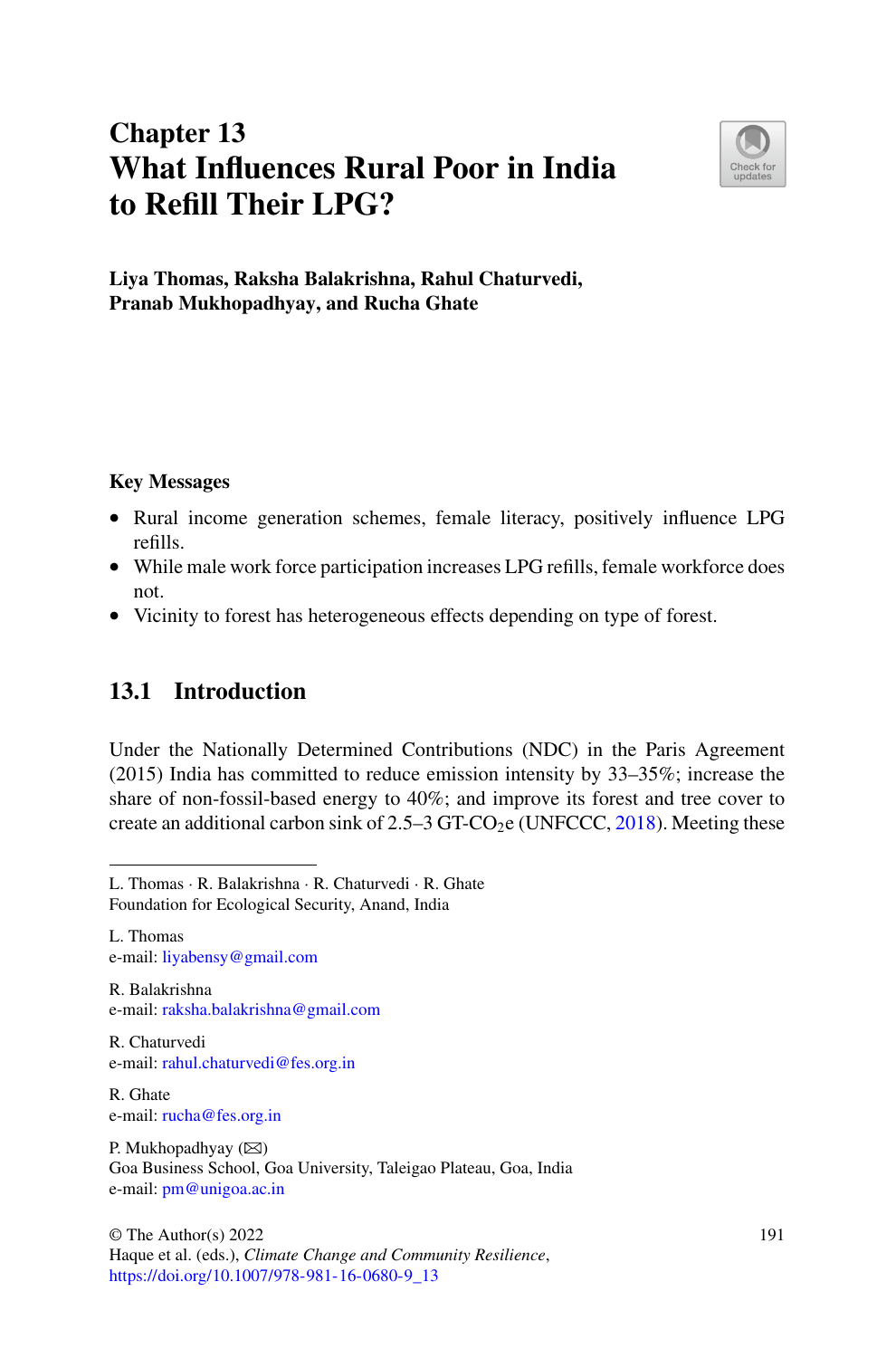carbon-mitigation commitments requires the adoption of cleaner and more efficient alternatives. Liquefied petroleum gas (LPG) and natural gas have been internationally recommended as a mitigation measure to reduce black carbon emissions (IPCC, [2018\)](#page-11-0). A push towards cleaner cooking technologies like LPG would help in achieving targets under five of the 17 SDGs, namely SDG 3—Good health and well-being; SDG 5—Gender equality; SDG 7—Affordable and clean energy; SDG 13—Climate action and SDG 15—Life on land (Rosenthal et al., [2018\)](#page-12-1). This chapter examines the impact of rural employment generation programmes along with various socio-economic and local environmental factors on LPG use.

LPG is a naturally occurring, unavoidable by-product of oil and natural gas extraction and crude oil refining. Earlier, LPG was vented or flared at sites, wasting valuable fuel and spewing black carbon into the atmosphere (Van Leeuwen et al., [2017\)](#page-12-2). Utilizing it instead has been recognized as beneficial for both environment and human health in comparison with alternatives such as solid biomass fuels as it releases lower levels of black carbon and methane (Bruce et al., [2017\)](#page-10-0).

A 2016 report states that as many as 819 million people (nearly 60% of the population) in India use traditional biomass such as fuelwood, cow dung, and coal, for their daily cooking needs, sourced primarily from nearby forests and wooded areas (IEA, [2016\)](#page-11-1). Widespread use of these fuels poses serious risk to both human and environmental health (Junaid et al., 2018). Incomplete combustion of the fuels on inefficient stoves, and other devices used for cooking, lighting and heating, leads to household air pollution (HAP). High levels of HAP include health-damaging pollutants such as fine particles and carbon monoxide and contribute to about 4–6% of the burden of disease in India (Smith, [2000\)](#page-12-3). Since women and children spend most time at home, they are the most adversely affected (Kankaria et al., [2014;](#page-11-2) Smith & Sagar, [2014\)](#page-12-4). Mitigating the ill-effects of HAP is crucial not just to achieve targets of improved health (SDG 3) but also gender equality (SDG 5). In addition, shifting to cleaner fuels like LPG reduces the burden of fuel wood collection and reduces cooking time, thus allowing for empowerment of women (Rosenthal et al., [2018\)](#page-12-1). Studies have estimated that HAP contributes to between 22 and 52% of ambient PM2.5 exposure in India also adding to the climate crisis (Conibear et al., [2018\)](#page-10-1).

Burning fuelwood emits climate pollutants such as black carbon, methane, carbon monoxide and other ozone-depleting gases. In South Asia, over half of black carbon comes from cook stoves, disrupting the monsoon and expediting the Himalayan– Tibetan glacier melting (Chung et al., [2012\)](#page-10-2). In rural areas of developing countries, emission from biomass-based cooking alone was  $49.0$  GtCO<sub>2</sub>-eq (recorded in 2004) (IPCC, [2007\)](#page-11-3). Though LPG has been criticized as a fossil fuel, till such time as there are renewable alternatives, LPG could be promoted as the available cleaner solution with the potential of reducing emissions from  $49.0 \text{ GtCO}_2$ -eq to 0.70. This would directly help meet NDC commitments of reduced emission and targets under SDG 3 (Good health and well-being) and SDG 13 (Climate action).

In addition, fuelwood extraction for fuel and energy is also a major contributor to deforestation and threatens the health of forests and other wooded areas. Global estimates indicate that about 30% of wood fuel harvesting is unsustainable (Bailis et al., [2015\)](#page-10-3). In 2010–2011, the annual fuelwood consumption by India was 216.4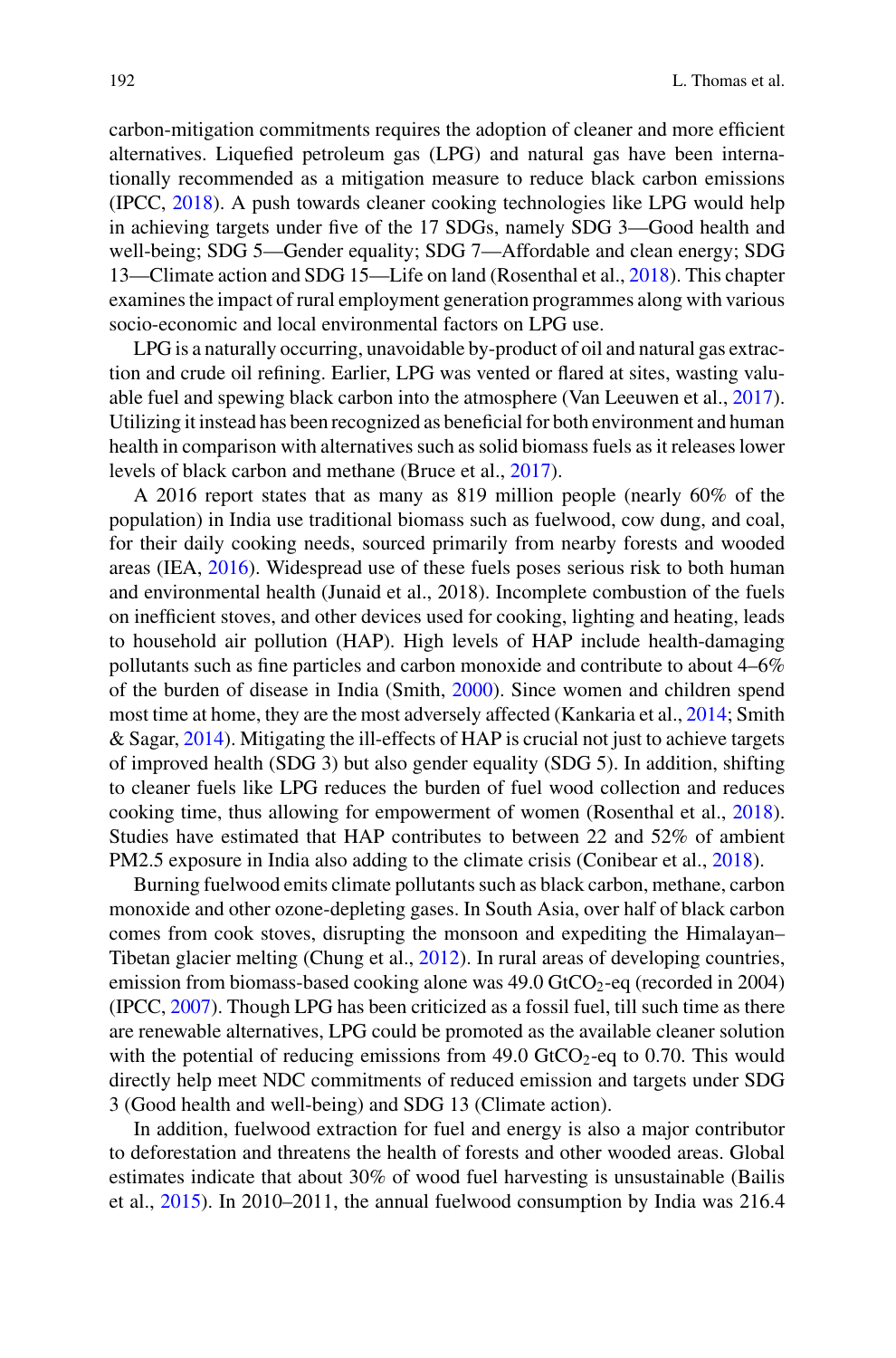million tonnes per year (FSI, [2011\)](#page-10-4). By protecting forests from fuelwood and charcoal extraction, LPG use could reduce the pressure on local resources and thereby enable carbon sequestration.

#### *13.1.1 Policy Evolution Towards Cleaner Cooking: LPG*

The rural poor in South Asia are heavily dependent on natural resources and thus directly influenced by extreme weather events (IPCC, [2014\)](#page-11-4). In the wake of the warming temperature and decreasing precipitation, studies have projected an increased risk of climate disasters in India (Bisht et al., [2019\)](#page-10-5). At the household level, this would translate to reduced availability of food, fodder, water and fuelwood in the short term and ecological and socio-economic consequences in the long term. When faced with such shortages, disadvantaged groups are likely to be most affected. In this context, adapting and promoting innovative cleaner energy sources such as LPG could potentially increase the resilience of rural communities to changing climate. Shamin and Haque [\(2022,](#page-12-5) Chap. 14 this volume) examine a similar question with respect to the adoption of solar systems in Bangladesh.

Realizing this, India has made many attempts to introduce improved cooking technologies that provide "triple benefits"—reduction in HAP and time-saving for households (health benefit), reduction in forest dependence (local environmental benefit) and reduced emission of carbon (global benefit) (Bhojvaid et al., [2014;](#page-10-6) Jeuland & Pattanayak, [2012\)](#page-11-5). Since 2009, the government has attempted to promote the use of LPG as a fuel choice for households in remote and rural areas.

Starting with the Rajiv Gandhi Gramin LPG Vitarak Yojana (RGGLVY) (Sankhyayan & Dasgupta, [2019\)](#page-12-6), the scheme evolved into the Pradhan Mantri Ujjwala Yojana (PMUY) in May 2016. This intervention aimed at bringing the benefit of efficient and low-emission fuel options to households that could not afford it because of their income status (Dabadge et al., [2018\)](#page-10-7). The initial aim was to provide 50 million women belonging to poor (below the poverty line, BPL) families with gas (liquefied petroleum gas, LPG) connections. The scheme aimed to provide financial support for new LPG connection (installation).

Apart from RGGLVY and PMUY, the government has introduced other schemes like Pahal and complementing campaigns like "Give it Up" that have been crucial in ensuring that subsidies for LPG reach those who need them most (Gould  $\&$ Urpelainen, [2018\)](#page-10-8). While Pahal Consumers Scheme, launched in June 2013 aimed at directly transferring LPG subsidies to the bank accounts of consumers, the 2015 "Give it Up" scheme focused on motivating LPG consumers who can afford to pay full price for the cylinders to give up the LPG subsidy voluntarily.

Over the past decade, there has been steady progress towards the adoption of clean fuels in India. The number of LPG connections in the country has more than doubled, from 106 million households in 2009 to 263 million in 2018; total household consumption of LPG has increased from 10.6 million tonnes to 20.4 million tonnes during the same period (PPAC, [2018\)](#page-11-6). With a push towards the adoption and use of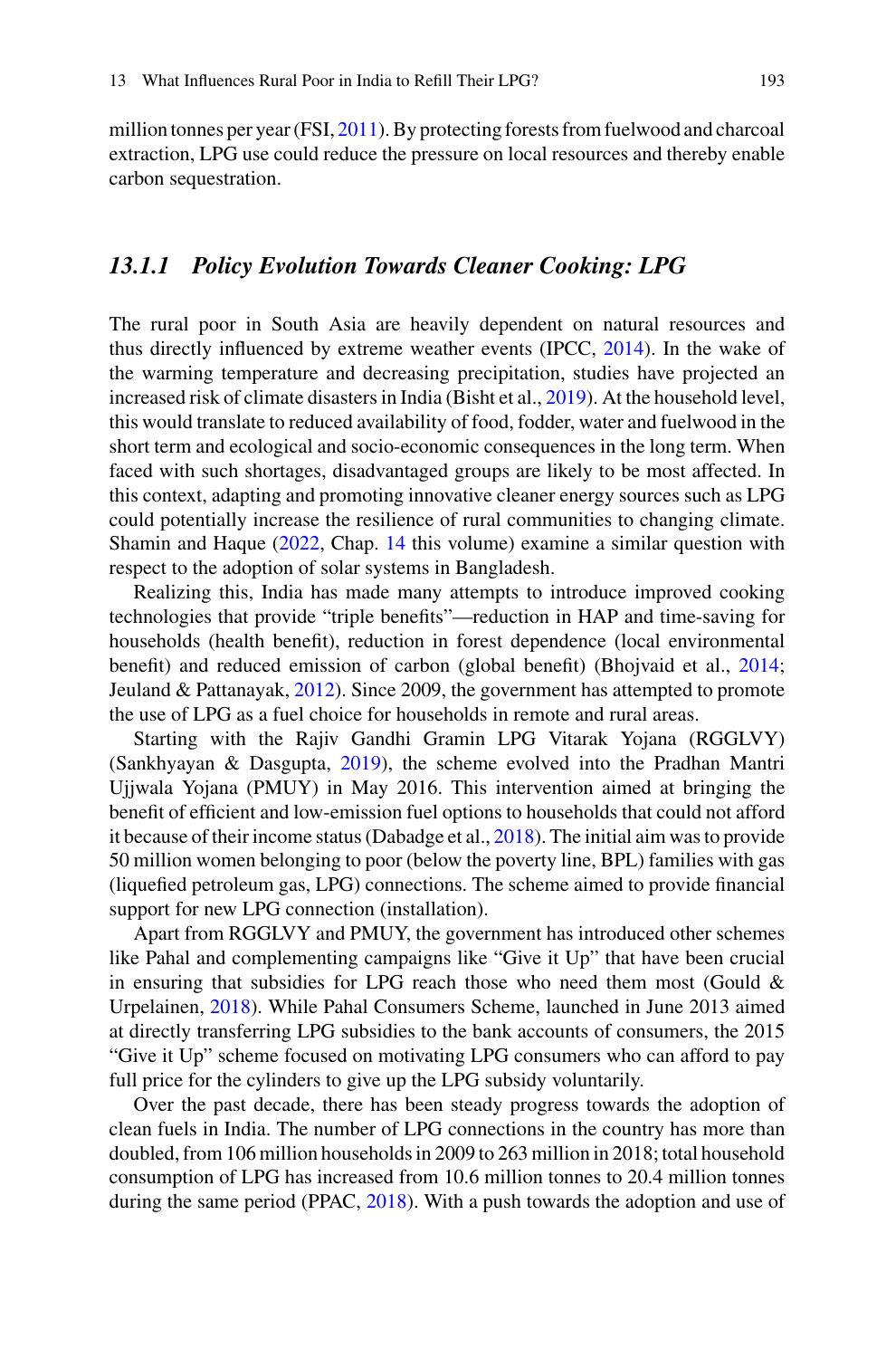cleaner cooking fuels, nearly 90% of Indian households now have LPG connections, making it the world's second-largest consumer of LPG (PPAC, [2019\)](#page-12-7). However, sustained use of this fuel remains a challenge (Kar et al., [2019\)](#page-11-7).

## *13.1.2 Factors Limiting Sustained Use of LPG*

While there is general acceptance that the adoption of cleaner fuels like LPG has the potential to deliver health, social and environmental benefits including positive climate impacts in the short term, there has been mixed success on their sustained use despite state-subsidized efforts (Bruce et al., [2017;](#page-10-0) Rosenthal et al., [2018\)](#page-12-1). Earlier studies suggest that there is a wide heterogeneity of factors influencing its use (Jain et al., [2018;](#page-11-8) Kumar et al., [2017;](#page-11-9) Singh et al., [2017\)](#page-12-8). This includes; price (Sankhyayan & Dasgupta, [2019\)](#page-12-6), women's participation in household decision-making (Gould & Urpelainen, [2018\)](#page-10-8), seasonality (Kar et al., [2019\)](#page-11-7) and household characteristics like house type and household size, and ease of access (Giri & Aadil, [2018\)](#page-10-9).

Households with irregular income and easy accessibility to biomass fuel are less likely to use LPG for all their cooking needs (Mani et al., [2020\)](#page-11-10). Forested areas and shared land resources in and around villages have been the primary source of this fuelwood (Pandey, [2002\)](#page-11-11). Households that have traditionally depended on fuelwood for cooking purposes continue to do so, especially for heating water and large-scale cooking. In rural areas, the annual average fuelwood consumption per capita was estimated at 796 kg (Pandey, [2002\)](#page-11-11). With continued population growth, demand for fuelwood is only likely to grow in the future resulting in the degradation of the forests in the vicinity of villages and the formation of barren lands. With improved access to LPG connections, households have started practising fuel stacking, wherein they stack both traditional biomasses such as fuelwood along with LPG, to meet requirements. However, in Bangladesh, Bari, Haque and Khan [\(2022,](#page-10-10) Chap. 14 of this volume) found that better supply of LPG reduced forest dependence of rural migrant communities.

There is a recognized need for a policy push to offset the use of biomass fuel by cleaner cooking technologies such as LPG. This shift could help India to meet NDC commitments as well as five of the Sustainable Development Goals, 2030.

# *13.1.3 MGNREGA a "Window of Opportunity" to Improve LPG Use?*

Affordability has been recognized as one of the crucial barriers in LPG use (Khandker et al., [2012\)](#page-11-12). This can be ensured either by making money available to rural households through more work and better wages or by extending higher subsidies. In the long run, increasing the disposable income of rural households to buy refills is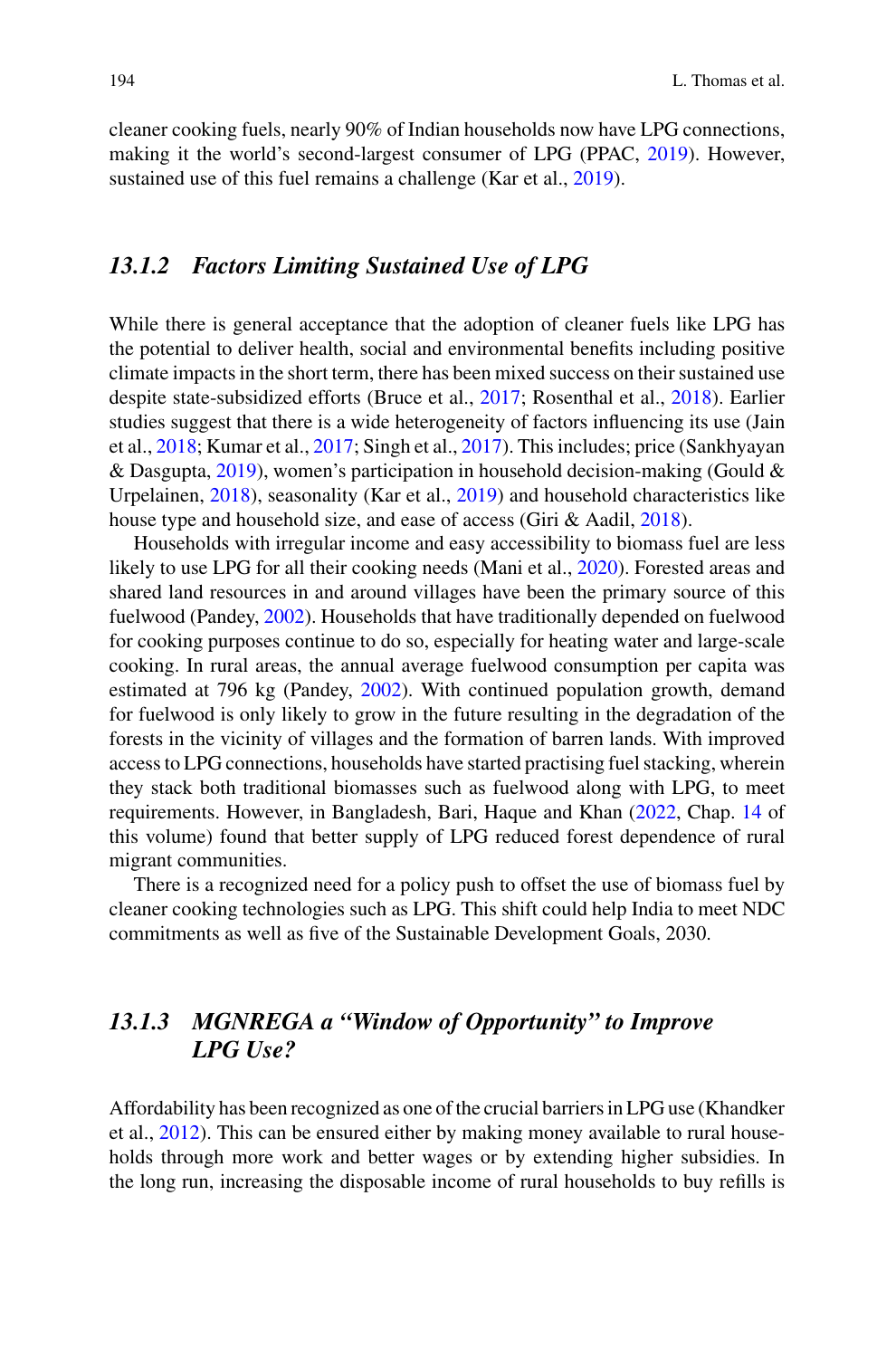more sustainable than providing subsidies. We examine the potential of the Mahatma Gandhi National Rural Employment Guarantee Act (MGNREGA), which guarantees 100 days of wage employment per year to rural households, in influencing LPG use in India. We expect that a district that has a higher per capita MGNREGA expenditure presumably has employed more people and/or for longer days and hence gives the rural poor of that district a better income status. It is contended that by utilizing the otherwise untapped labour potential in rural areas, the programme effectively increases the purchasing power of rural households.

While testing this expectation, the chapter also examines other socio-economic and environmental factors that could influence LPG use in India. LPG use can be inferred not from the number of connections but from the frequency of refills. We, therefore, test the relationship between the frequency of refills and various socioeconomic and environmental factors.

In rural areas, households still primarily depend on rain-fed agriculture. Therefore, rainfall in a district would strongly predict the agricultural income of a region, *ceteris paribus* (Gadgil & Gadgil, [2006;](#page-10-11) Krishna Kumar et al., [2004;](#page-11-13) University of East Anglia Climatic Research Unit (CRU) et al., [2019\)](#page-12-9). Supply and cost drive fuel choice, i.e. village communities who live in the proximity of forests are likely to choose fuelwood over LPG as the relative shadow price of fuelwood is much lower than LPG. The economic status of households would be reflected by the extent of poverty in the district. While poverty rates are a direct way to understand the income distribution of a region, the economic well-being can also be gauged by the participation of the population in the workforce. This would directly indicate income generation opportunities—we expect that the higher the workforce participation rate in a district, the better off the households of that district due to available income from employment.

Given the demographic structure of Indian societies, women's empowerment through education could have significant implications for family decision-making (Sen, [2000\)](#page-12-10) which includes decisions on expenditure on fuel and women's health. Education is a known tool for empowerment within and outside the household (Walker, [2005\)](#page-12-11). People (especially women) of a more literate society are likely to choose cleaner fuel even if it costs more as they would value their health and make more informed choices. Economic deprivation in India is closely linked to social categories. Scheduled Tribes (ST) and Scheduled Castes (SC) have, for long, been known to be historically deprived (Deshpande, [2011\)](#page-10-12). We, therefore, use SC and ST proportions in rural populations to understand the extent of deprivation at the district level.

# **13.2 Material and Methods**

We have used data available from government sources on LPG connections and refills (PMUY, [2018\)](#page-11-14); MGNREGA expenditure for the year 2017–2018; forest survey data (FSI, [2019\)](#page-10-13); district-level rainfall data (IMD, [2015,](#page-11-15) [2016,](#page-11-16) [2017,](#page-11-17) [2018;](#page-11-18) University Of East Anglia Climatic Research Unit (CRU) et al., [2019\)](#page-12-9); poverty data (Chaudhuri &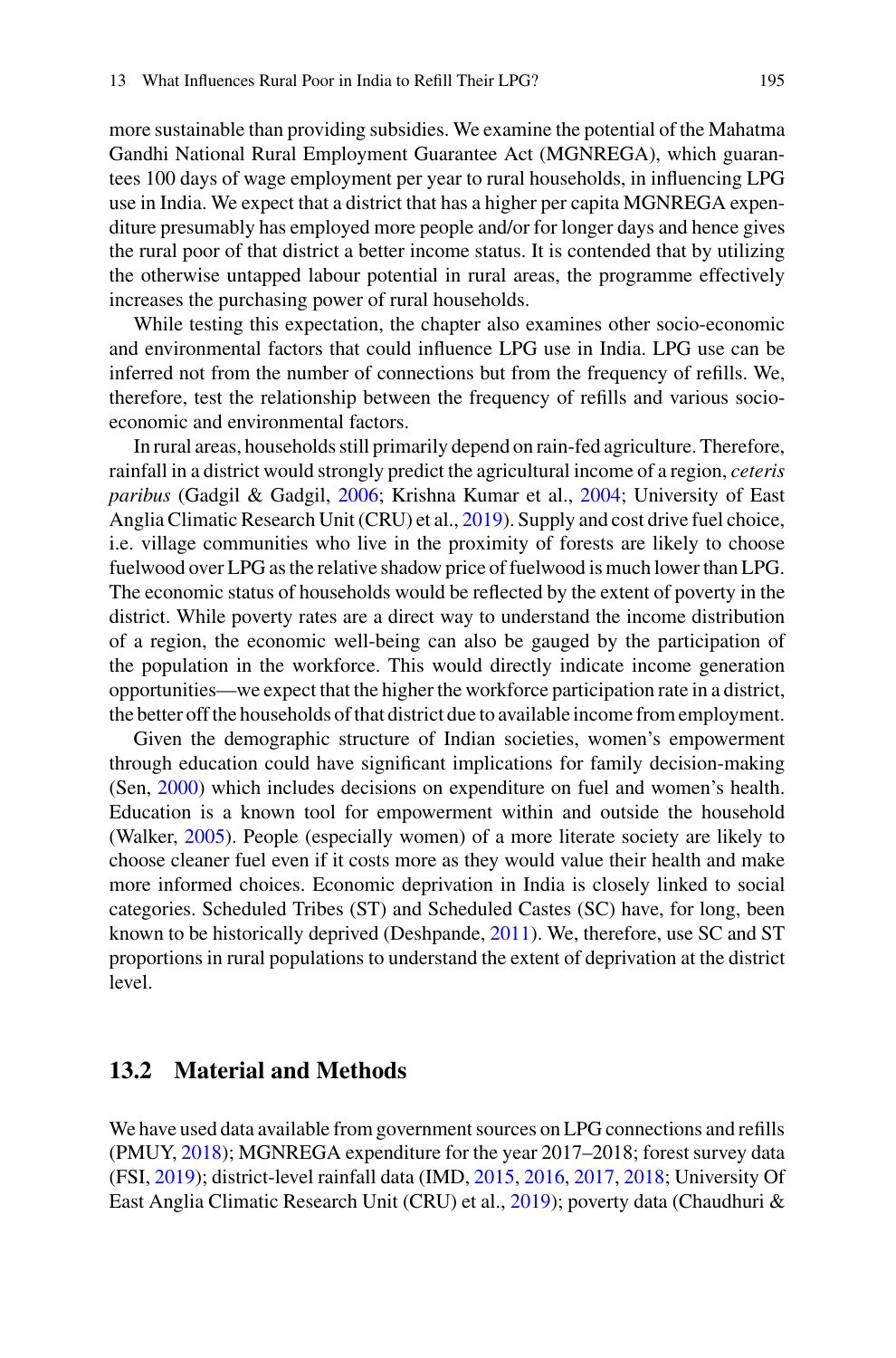Gupta, [2009\)](#page-10-14); and demographic data (Census, [2011\)](#page-10-15). After matching LPG data with all the above data, we were left with complete data for 582 districts across 29 states and three union territories.

We use a formal regression model for our analysis. Our dependent variable is the proportion of LPG refills to the number of LPG connections registered under the PMUY scheme in each district. This we have treated as an indicator of LPG adoption. We anticipate, as stated above, that this would be dependent on multiple factors.

LPG refills in  $2019 = f$  (amount of per capita expenditure per capita on MGNREGA in 2018  $[$  preceding year $]$ , the extent of rainfall in 2018 | preceding year  $\vert$ , rural female literacy rate, the proportion of SC and ST in rural areas, the proportion of the rural population in the workforce, percentage of poor in rural districts and extent of different types of forests) (13.1)

The specific model using the ordinary least squares (OLS) multiple regression method is discussed below.

$$
Y_i = \beta_0 + \beta_1 X_{1i} + \beta_2 X_{2i} + \beta_3 X_{3i} + \beta_4 X_{4i} + \beta_5 X_{5i}
$$
  
+  $\beta_6 X_{6i} + \beta_7 X_{7i} + \beta_8 X_{8i} + \beta_9 X_{9i} + \beta_{10} X_{10i}$   
+  $\beta_{11} X_{11i} + \beta_{12} X_{12i} + \beta_{13} X_{13i} + \beta_{14} X_{14i} + \varepsilon_i$  (13.2)

where

*Y* = Proportion of refills four times from among those who got LPG connection under PMUY.

 $X_1$  = MGNREGA expenditure per capita (ratio of MGNREGA expenditure to state population).

 $X_2$  = Square of MGNREGA expenditure per capita  $(X_1)$ .

- $X_3$  = Total rainfall in 2018 (in millimetre).
- $X_4$  = Square of total rainfall in 2018.
- $X_5$  = Rural female literacy rate.
- $X_6$  = Proportion of ST in rural population.
- $X_7$  = Proportion of SC in the rural population.
- $X_8$  = Female workforce participation rate.
- $X_9$  = Male workforce participation rate.
- $X_{10}$  = Per cent of rural population under the poverty line.
- $X_{11}$  = Area under very dense forest (in hectare).
- $X_{12}$  = Area under moderate dense forest (in hectare).
- $X_{13}$  = Area of open forest (in hectare).
- $X_{14}$  = Area under scrub (in hectare).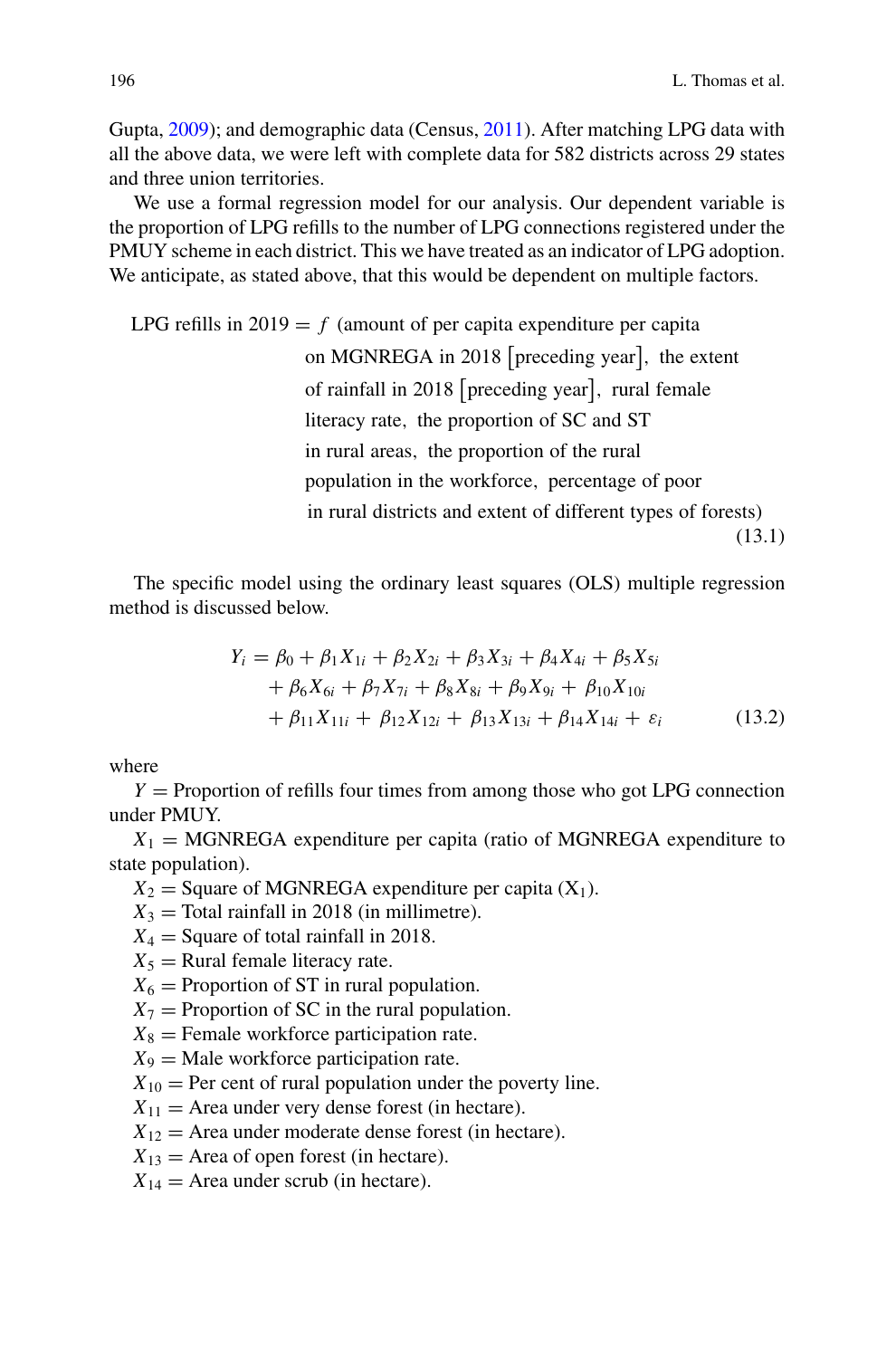$\varepsilon_I$  = Stochastic error.

We use Stata 15.1 "*regress*" command to estimate OLS results (see Table [13.2\)](#page-8-0) and the post-estimation commands to confirm that the data fulfils the OLS assumptions to validate our estimated coefficients. We conducted three post-estimation tests for (1) normality, (2) heteroskedasticity and (3) influential observations. We found that for all three tests, the null hypothesis of normality, homoscedasticity and non-influential observations holds.

- (1) Heteroskedasticity: We did a Breusch–Pagan test which has a chi-square value of 1.879 (with *p*-value: 0.170).
- (2) Normality of residuals: We did a Shapiro–Wilk W normality test which has a "*z*" value of 1.242 (with a *p*-value: 0.107).
- (3) Influential observations: We did a Cook's distance test, which is less than 1.00, and there is no distance which is above the cut-off.

While most of these variables are used commonly as independent variables, the case of forests is not self-evident. LPG adoption is expected to reduce demand for wood fuel and therefore forest dependence. There are two points to be noted here. First, many researchers have noted that fuelwood use does not reduce the density and canopy cover of trees. The fuelwood demand for forest-dependent communities is met by loping of lower branches and dry wood. Second, the impact of fuel wood collection on forest quality is not necessarily dependent on access to the forest or the density of forest-dependent population but on the availability of wage labour and local markets (Davidar et al., [2010\)](#page-10-16). Third, LPG adoption is unlikely to show results in the very short run and is more of a long-term intervention.

## **13.3 Results**

The summary statistics of the above variables is presented (in Table [13.1\)](#page-7-0) below. Our findings indicate that around 48% of all those who got an LPG connection reported refilling the LPG four times a year ranging from a low of 6% to a high of 92%. The distribution nearly approximates a normal distribution (see Supplementary information, Graph S.G1). The average per capita expenditure on MGNREGA in 2017 was INR754. The reported average rainfall in 2018 in India was 1103 mm, ranging from 804 to a high of 5065 mm. The wide range in rainfall is a reminder of the 15 agro-climatic zones in the country. The heterogeneity is not just in geography, but also in social characteristics. Female literacy on average was 55% and varied between a low of 12% to a high of 89%. The districts differed in terms of marginalized groups (SC and ST populations). While the average ST population was 19% (minimum 0 to a maximum of 99%), the SC population on average was 16%, with a smaller range of 1–53%. The female workforce participation, which is an indicator of the presence of women in the paid workforce, had a national average of  $32\%$  (from a low of  $5\%$ to a high of  $65\%$ ).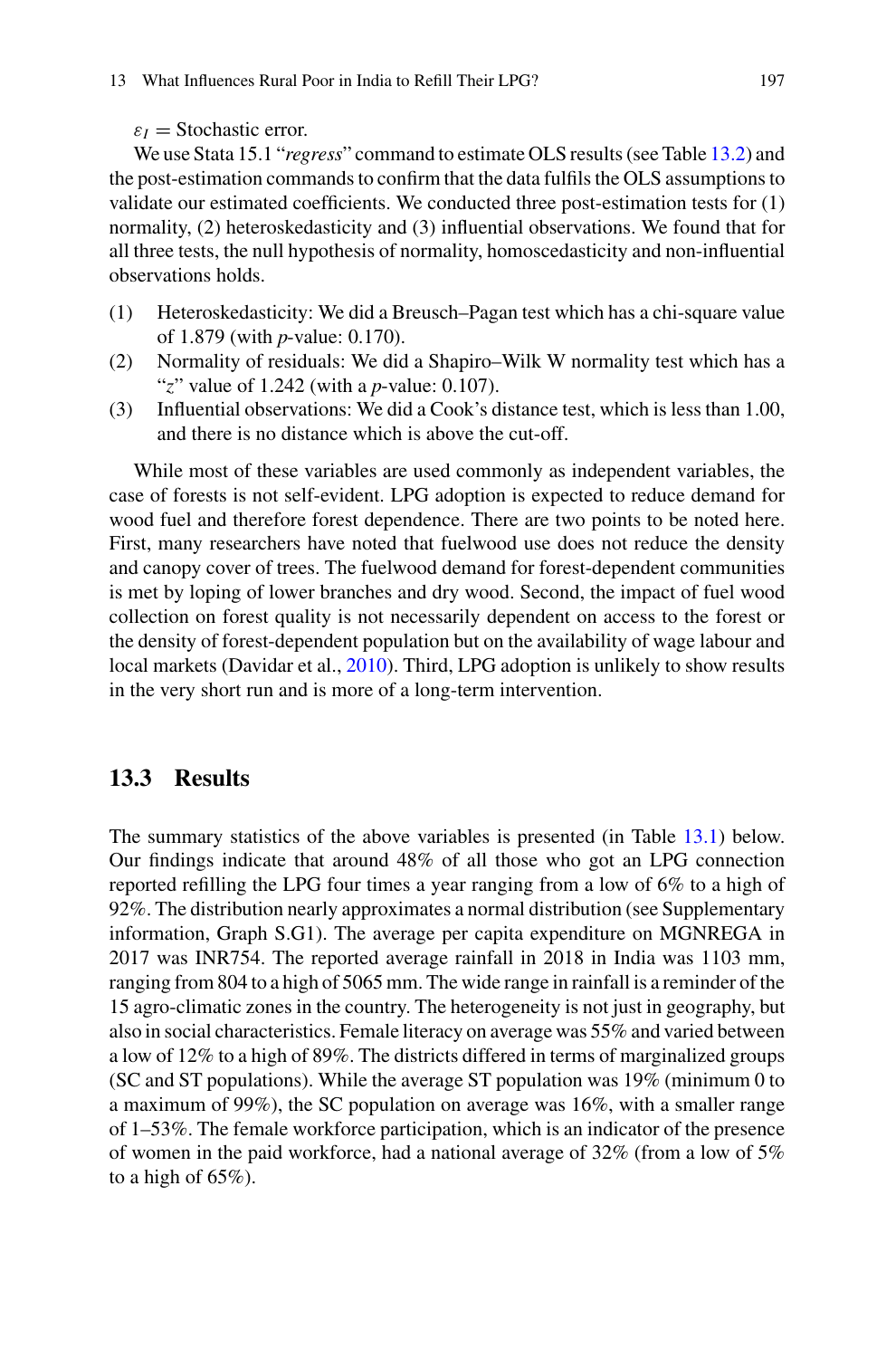| Variable                                                       | Unit           | Obs | Mean    | Std. dev | Min      | Max     |
|----------------------------------------------------------------|----------------|-----|---------|----------|----------|---------|
| Proportion of PMUY<br>beneficiaries who refilled<br>four times | Number         | 610 | 47.74   | 17.67    | 5.92     | 91.53   |
| MNREGA expenditure per<br>capita                               | Rs. lakh (INR) | 597 | 0.008   | 0.01     | $\Omega$ | 0.11    |
| Rainfall in 2018                                               | Mm             | 577 | 1103.35 | 804.67   | $\Omega$ | 5065.9  |
| Female literacy rate                                           | $\%$           | 633 | 0.55    | 0.12     | 0.24     | 0.89    |
| Proportion of ST in rural<br>population                        | Number         | 624 | 0.19    | 0.28     | $\Omega$ | 0.99    |
| Proportion of SC in rural<br>population                        | Number         | 624 | 0.16    | 0.1      | $\Omega$ | 0.53    |
| Female workforce<br>participation rate (rural)                 | $\%$           | 624 | 32      | 13       | 5        | 65      |
| Rural poverty rate                                             | $\%$           | 509 | 28.25   | 19.71    | $\Omega$ | 88.4    |
| Very dense forest                                              | Ha             | 634 | 156.31  | 407.51   | $\Omega$ | 4699.29 |
| Moderately dense forest                                        | Ha             | 634 | 483.44  | 742.04   | $\Omega$ | 5881.18 |
| Scrub forest                                                   | Ha             | 633 | 72.52   | 159.91   | 0.26     | 1520.19 |
| Open forest                                                    | Ha             | 634 | 475.23  | 522.35   | $\Omega$ | 3538.63 |

<span id="page-7-0"></span>**Table. 13.1** Summary statistics of variables

*Source* Authors' calculations from multiple sources

Variables influencing these refills were—MGNREGA expenditure, rainfall, female literacy, the proportion of SC and ST populations, female workforce participation rate, percentage of poor in a district, extent of density of forest, prevalence of open and scrub forests (see Table [13.2\)](#page-8-0). Female literacy rate, the proportion of SC population, as well as prevalence of very dense forest and scrub forest, influence the refills positively. On the other hand, the proportion of the ST population, female workforce participation and percentage of poor and open forest negatively impact refills. The negative relation with female workforce participation may seem odd because the greater this value the more likely it is to have greater family income, and therefore potentially a cause for LPG adaption. However, we are aware that the official statistics on female workforce participation may be underreporting the value. A large proportion in the female rural workforce may not be part of the paid workforce but participate in productive activity. This could be a possible reason for this result.

There is a nonlinear relationship between refills and its two determinants, MGNREGA and rainfall (U-shaped). Both of these variables influence the income of rural households. An initial increase in MGNREGA expenditure or rainfall reduces refills. However, as these values—MGNREGA expenditure or rainfall (below a calamity level)—rise, the increased household income positively impacts on refills after a threshold level. It comes as no surprise that refills are low in areas of high poverty.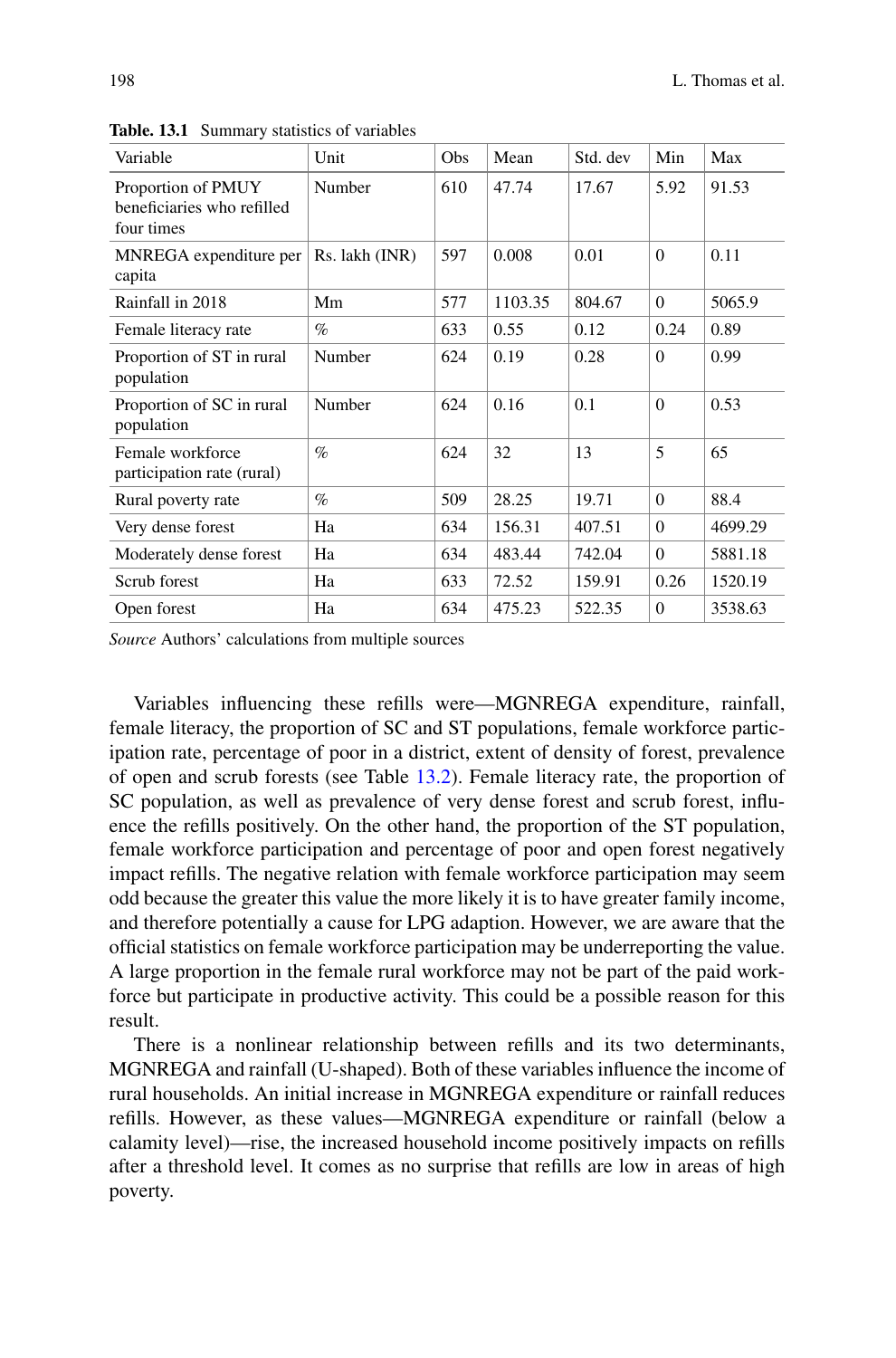<span id="page-8-0"></span>**Table. 13.2** Results of ordinary least squares regression (robust standard errors)

| Dependent Variable: Proportion of PMUY beneficiaries who<br>refilled four times |                            |  |  |
|---------------------------------------------------------------------------------|----------------------------|--|--|
| Independent variables                                                           | Coefficient (t-value)      |  |  |
| MNREGA expenditure per capita                                                   | $-2677.2$ ***<br>$(-7.03)$ |  |  |
| Square of MNREGA expenditure per<br>capita                                      | 103,518.7 ***<br>$(-5.76)$ |  |  |
| Total rainfall in 2018                                                          | $-0.0094$ ***<br>$(-3.66)$ |  |  |
| Square of total rainfall in 2018                                                | 0.0000017**<br>(2.75)      |  |  |
| Female literacy rate (rural)                                                    | 13.34*<br>(1.85)           |  |  |
| Scheduled Caste population (rural)                                              | 12.75*<br>(1.65)           |  |  |
| Scheduled Tribe population (rural)                                              | $-20.79***$<br>$(-4.84)$   |  |  |
| Workforce participation (male, rural)                                           | 1.17<br>(0.07)             |  |  |
| Workforce participation (female, rural)                                         | $-13.23**$<br>$(-1.99)$    |  |  |
| Very dense forest in 2019                                                       | $0.005*$<br>(2.41)         |  |  |
| Moderately dense forest in 2019                                                 | $-0.0004$<br>$(-0.29)$     |  |  |
| Open forest in 2019                                                             | $-0.004**$<br>$(-2.24)$    |  |  |
| Scrub area in 2019                                                              | $0.008**$<br>(1.95)        |  |  |
| Constant                                                                        | $65.2***$<br>(9.67)        |  |  |
| N                                                                               | 445                        |  |  |
| $R$ -square                                                                     | 0.4939                     |  |  |
| adjusted $R$ -square                                                            | 0.4775                     |  |  |
| F(14, 430)                                                                      | 29.98                      |  |  |
| Prob > F                                                                        | 0.0000                     |  |  |
| $*_{p}$ < 0.05, $*_{p}$ < 0.01, $*_{p}$ < 0.001                                 |                            |  |  |

*Source* Authors' calculations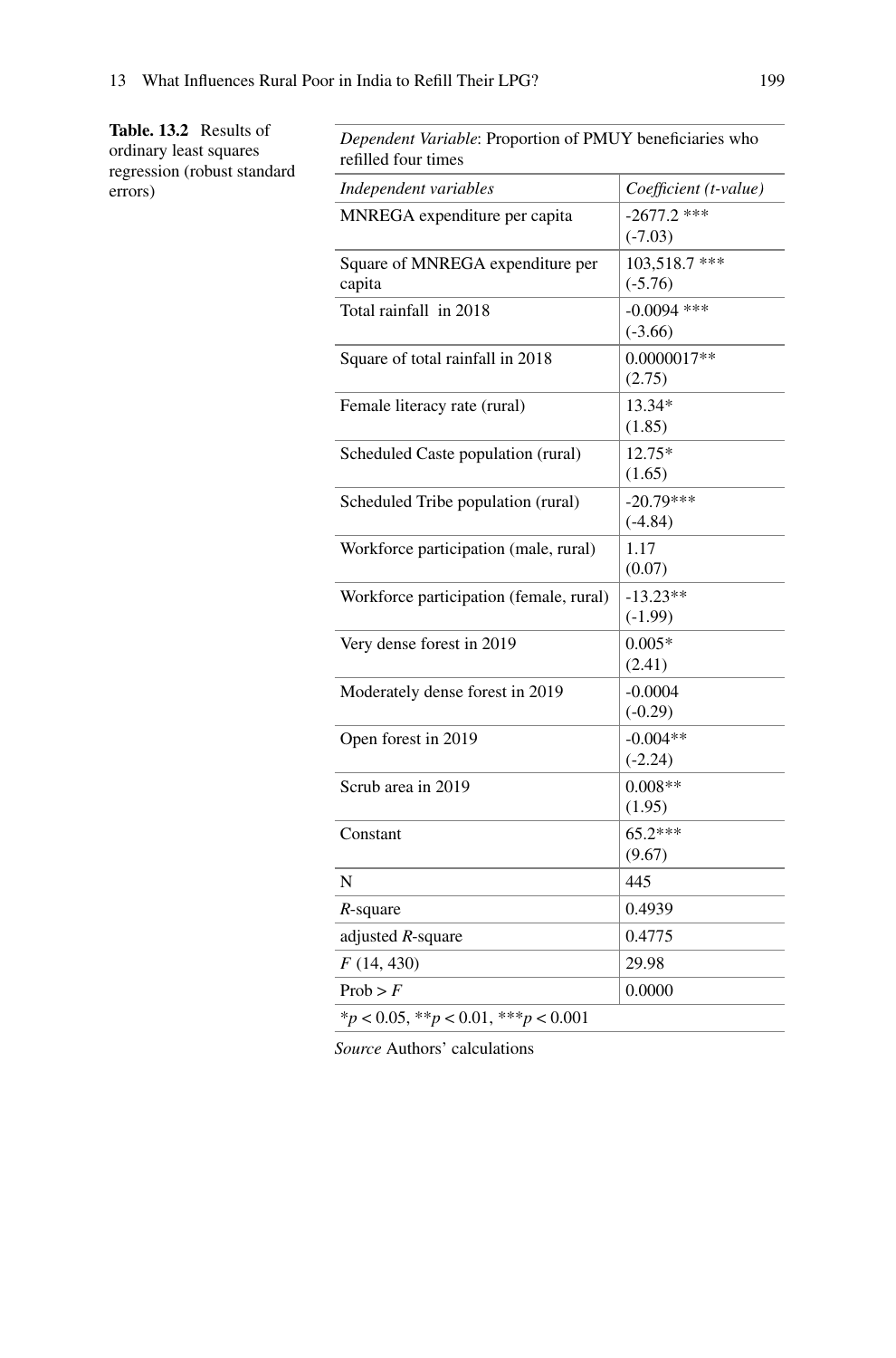We have four measures of forest types—very dense, moderately dense, scrub and open. Refills are higher in areas with very dense forest and scrub areas. The reasons for this could be that in very dense forests fuelwood collection would be difficult and regulated by the forest department. Therefore, there is a higher adoption of alternate fuels. In scrub areas, there is a lower availability of fuelwood which, again, leads to a higher number of refills. However, in open forests, there is scope for fuelwood availability and so refills are less frequently observed.

Information on forest category indicates higher instances of refills in dense and scrub forests for reasons given above, the relationship with moderately dense shows as insignificant. In moderately dense forests, state monitoring is relatively less. There is also relatively greater availability of fallen branches and dry wood. Harvesting of fuelwood from this category of forests can be significant. However, this relationship needs to be more closely studied. Vidanage et al., [\(2022,](#page-12-12) Chap. 15 of this volume) and Devi et al., [\(2022,](#page-10-17) Chap. 8 of this volume) have shown that state support for programmes could elevate outcomes to being more sustainable.

## **13.4 Conclusion and Policy Implications**

Today, about three-fifths of India's households rely on fuelwood and other solid fuels. Continuing these consumption patterns could lead to significant environmental impacts, especially considering India's high population growth and increasing fuelwood extraction. India will need to move away from fossil fuels gradually to meet sustainable development targets and carbon-mitigation targets. Increasing household LPG use is one of the several pathways to achieve this.

However, projections of the International Energy Outlook report suggest that in 2030, 580 million people in India will still be using traditional fuels and India would then fall short of its target under SDG 7 (Affordable and Clean Energy) (IEA, [2017\)](#page-11-19). This is despite government efforts to improve access to subsidized connections through various schemes. The main reasons cited for this gap in meeting targets are poor implementation, supply shortage and lower affordability. While two of these issues need to be addressed from the supply side, this chapter focused on the push needed from the demand side to improve LPG uptake.

Our analysis indicates that poorer households are more likely to switch fuels if their disposable income increases through employment generation schemes. The expenditure on MGNREGA is a policy-determined variable, and the decision-makers could ensure a win–win situation of triggering the triple benefits of reduced household air pollution, reduction in forest dependence and reduced emission of carbon, in turn promoting affordable and clean energy (SDG 7) for rural households.

Switching to cleaner cooking fuels such as LPG has the potential to deliver extensive health, social and environmental benefits, including positively affecting climate in the short term (Bruce et al., [2017;](#page-10-0) Rosenthal et al., [2018;](#page-12-1) Singh et al., [2017\)](#page-12-8). It can further support achieving a few of the targets under SDG. Since India is committed to achieving the Sustainable Development Goals by balancing economic, social and environmental goals, the wide use of LPG would be a small but sure step towards achieving these objectives.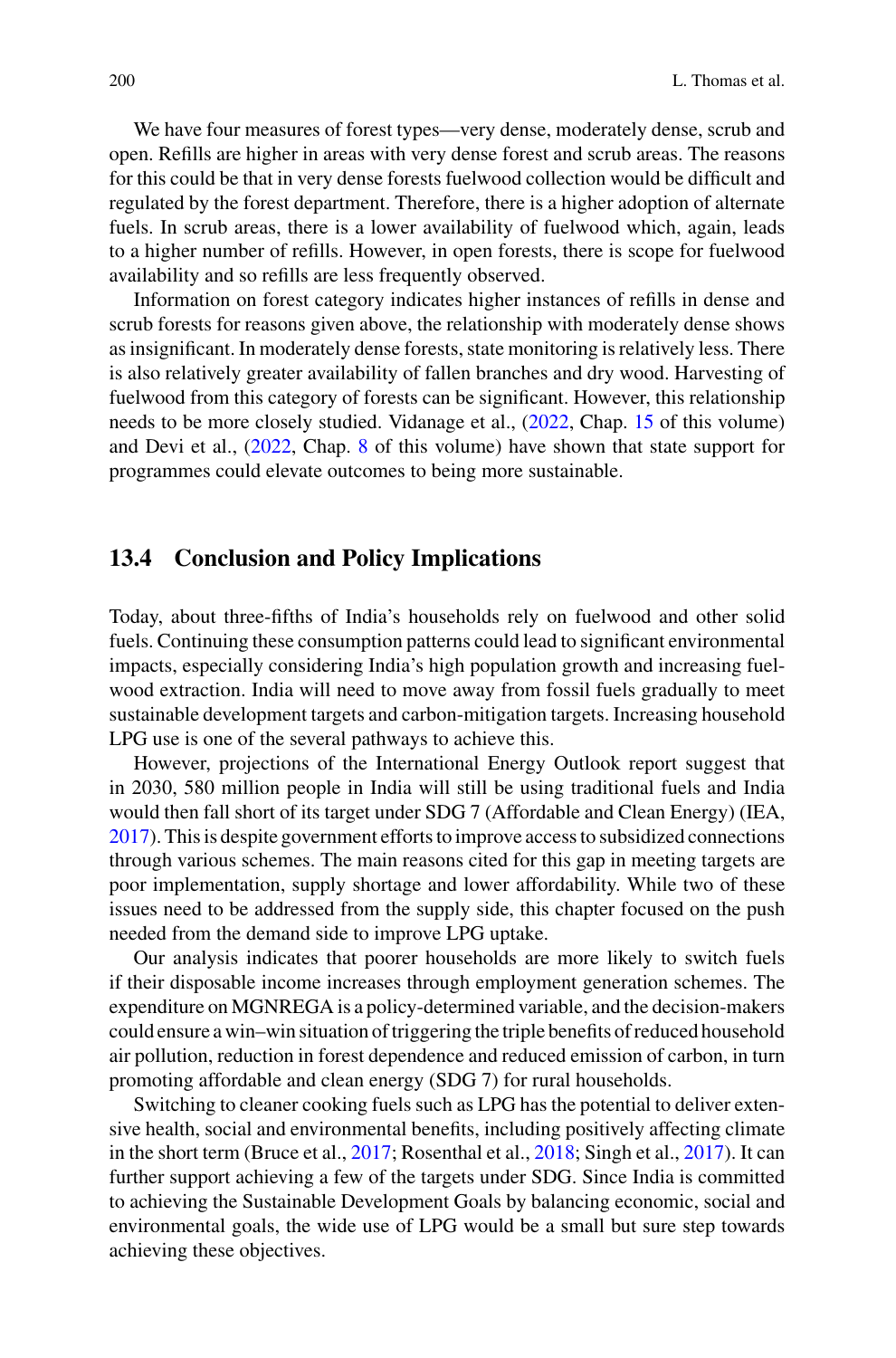#### **References**

- <span id="page-10-3"></span>Bailis, R., Drigo, R., Ghilardi, A., & Masera, O. (2015). The carbon footprint of traditional woodfuels. *Nature Climate Change, 5*(3), 266–272. <https://doi.org/10.1038/nclimate2491>
- <span id="page-10-10"></span>Bari, E., Haque, A. K. E., & Khan, Z. K. (2022). Local strategies to build climate resilient communities in Bangladesh. In A. K. E. Haque, P. Mukhopadhyay, M. Nepal, & M. R. Shammin (Eds.), *Climate change and community resilience: Insights from South Asia* (pp. 175–189). Springer.
- <span id="page-10-6"></span>Bhojvaid, V., Jeuland, M., Kar, A., Lewis, J., Pattanayak, S., Ramanathan, N., Ramanathan, V., & Rehman, I. (2014). How do people in Rural India perceive improved stoves and clean fuel? Evidence from Uttar Pradesh and Uttarakhand. *International Journal of Environmental Research and Public Health, 11*(2), 1341–1358. <https://doi.org/10.3390/ijerph110201341>
- <span id="page-10-5"></span>Bisht, D. S., Sridhar, V., Mishra, A., Chatterjee, C., & Raghuwanshi, N. S. (2019). Drought characterization over India under projected climate scenario. *International Journal of Climatology, 39*(4), 1889–1911. <https://doi.org/10.1002/joc.5922>
- <span id="page-10-0"></span>Bruce, N. G., Aunan, K., & Rehfuess, E. A. (2017). *Liquefied petroleum gas as a clean cooking fuel for developing countries: Implications for climate, forests, and affordability* (Materials on development financing No. 7, pp. 44). KfW Development Bank. [https://static1.squarespace.com/static/53856e1ee4b00c6f1fc1f602/t/5b16ec08352f](https://static1.squarespace.com/static/53856e1ee4b00c6f1fc1f602/t/5b16ec08352f538a85f57d7c/1528228877332/2017_Liquid-Petroleum-Clean-Cooking_KfW.pdf) 538a85f57d7c/1528228877332/2017\_Liquid-Petroleum-Clean-Cooking\_KfW.pdf
- <span id="page-10-15"></span>Census (2011). Primary census abstracts, Registrar General of India, Ministry of Home Affairs, *Government of India*. <http://www.censusindia.gov.in>
- <span id="page-10-14"></span>Chaudhuri, S., & Gupta, N. (2009). Levels of living and poverty patterns: A district-wise analysis for India. *Economic and Political Weekly*, *XLIV*(9), 94–110.
- <span id="page-10-2"></span>Chung, C. E., Ramanathan, V., & Decremer, D. (2012). Observationally constrained estimates of carbonaceous aerosol radiative forcing. *Proceedings of the National Academy of Sciences, 109*(29), 11624–11629. <https://doi.org/10.1073/pnas.1203707109>
- <span id="page-10-1"></span>Conibear, L., Butt, E. W., Knote, C., Arnold, S. R., & Spracklen, D. V. (2018). Residential energy use emissions dominate health impacts from exposure to ambient particulate matter in India. *Nature Communications*, *9*(1). <https://doi.org/10.1038/s41467-018-02986-7>
- <span id="page-10-7"></span>Dabadge, A., Sreenivas, A., & Josey, A. (2018). What has the Pradhan Mantri Ujjwala Yojana achieved so far? *Economic and Political Weekly*, *53*(20), 7–8. https://www.epw.in/journal/2018/ [20/notes/what-has-pradhan-mantri-ujjwala-yojana-achieved-so-far.html](https://www.epw.in/journal/2018/20/notes/what-has-pradhan-mantri-ujjwala-yojana-achieved-so-far.html)
- <span id="page-10-16"></span>Davidar, P., Sahoo, S., Mammen, P. C., Acharya, P., Puyravaud, J.-P., Arjunan, M., Garrigues, J. P., & Roessingh, K. (2010). Assessing the extent and causes of forest degradation in India: Where do we stand? *Biological Conservation, 143*(12), 2937–2944. [https://doi.org/10.1016/j.biocon.2010.](https://doi.org/10.1016/j.biocon.2010.04.032) 04.032
- <span id="page-10-12"></span>Deshpande, A. (2011). *The grammar of caste: Economic discrimination in contemporary India*. Oxford University Press.
- <span id="page-10-17"></span>Devi, P. I., Sam, A. S., & Archana Raghavan Sathyan, A. R. (2022). Resilience to climate stresses in South India: Conservation responses and exploitative reactions. In A. K. E. Haque, P. Mukhopadhyay, M. Nepal, & M. R. Shammin (Eds.), *Climate change and community resilience: Insights from South Asia* (pp. 113–127). Springer.
- <span id="page-10-4"></span>FSI. (2011). *Carbon stock in India's Forests*. Forest Survey of India, Ministry of Environment and Forest. [http://fsi.nic.in/carbon\\_stock/](http://fsi.nic.in/carbon_stock/)
- <span id="page-10-13"></span>FSI. (2019). *State of forest report 2019*. Forest Survey of India, Ministry of Environment, Forests and Climate Change.
- <span id="page-10-9"></span>Giri, A., & Aadil, A. (2018). *Pradhan Mantri UjjwalaYojana:A demand-side diagnosticstudy of LPG refills (Policy Brief)*. Microsave Consulting Services. http://www.microsave.net/wp-content/ [uploads/2018/11/Pradhan\\_Mantri\\_Ujjwala\\_Yojana\\_A\\_demand\\_side\\_diagnostic.pdf](http://www.microsave.net/wp-content/uploads/2018/11/Pradhan_Mantri_Ujjwala_Yojana_A_demand_side_diagnostic.pdf)
- <span id="page-10-11"></span>Gadgil, S., & Gadgil, S. (2006). The Indian Monsoon, GDP and Agriculture. *Economic and Political Weekly, 41*(47), 4887–4895. JSTOR. <https://www.jstor.org/stable/4418949>
- <span id="page-10-8"></span>Gould, C. F., & Urpelainen, J. (2018). LPG as a clean cooking fuel: Adoption, use, and impact in rural India. *Energy Policy, 122*, 395–408. <https://doi.org/10.1016/j.enpol.2018.07.042>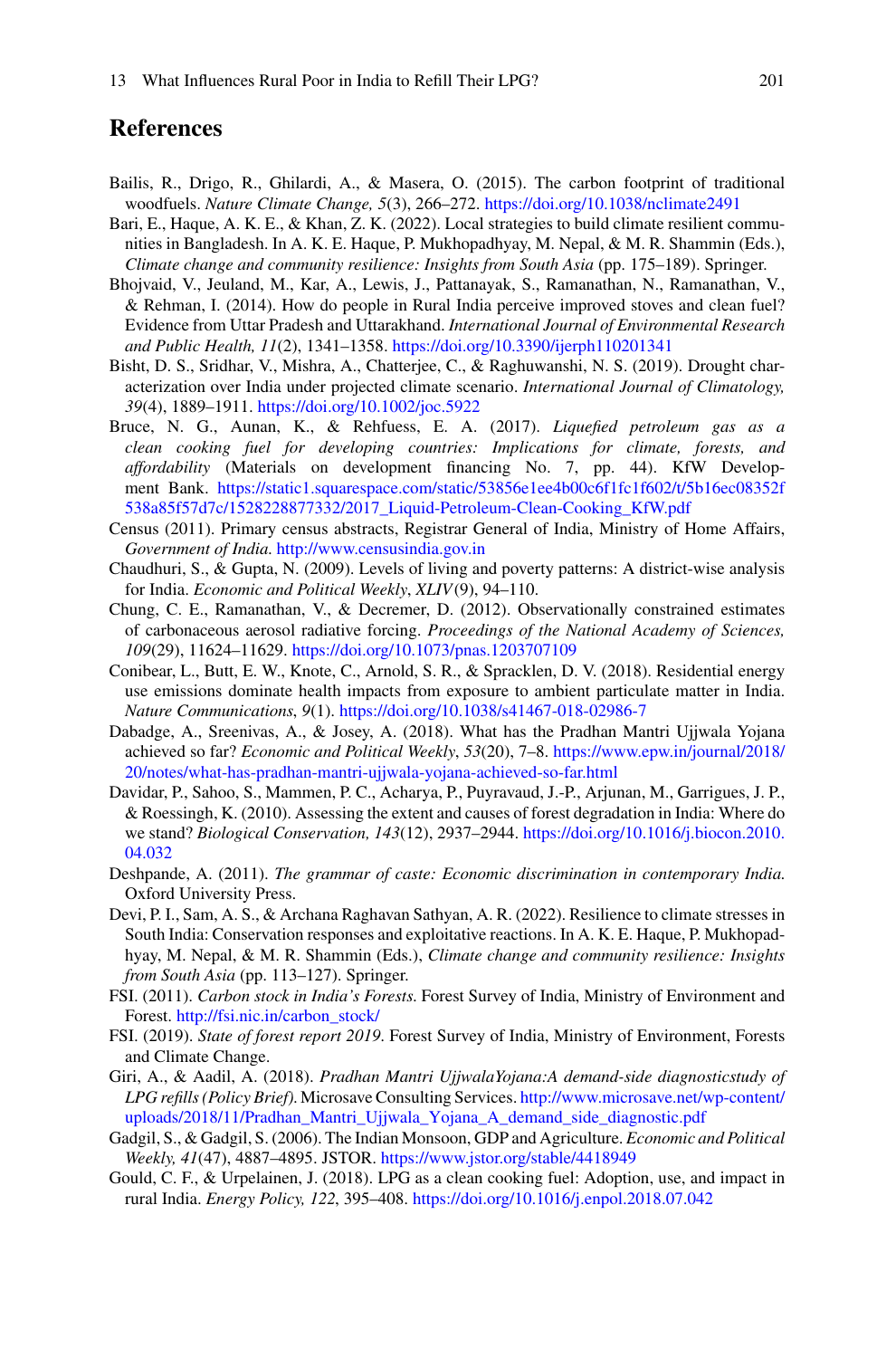- <span id="page-11-1"></span>IEA. (2016). *World energy outlook 2016*. IEA. [https://www.iea.org/reports/world-energy-outlook-](https://www.iea.org/reports/world-energy-outlook-2016)2016
- <span id="page-11-19"></span>IEA. (2017). *World Energy Outlook 2017*. IEA, Paris. [https://www.iea.org/reports/world-energy](https://www.iea.org/reports/world-energy-outlook-2017)outlook-2017
- <span id="page-11-15"></span>IMD. (2015). *All India district rainfall statistics: India meteorological department*. Government of India. [https://mausam.imd.gov.in/imd\\_latest/contents/rainfallinformation.php](https://mausam.imd.gov.in/imd_latest/contents/rainfallinformation.php)
- <span id="page-11-16"></span>IMD. (2016). *All India District Rainfall Statistics: India Meteorological Department*. Government of India. [https://mausam.imd.gov.in/imd\\_latest/contents/rainfallinformation.php](https://mausam.imd.gov.in/imd_latest/contents/rainfallinformation.php)
- <span id="page-11-17"></span>IMD. (2017). *All India District Rainfall Statistics: India Meteorological Department*. Government of India. [https://mausam.imd.gov.in/imd\\_latest/contents/rainfallinformation.php](https://mausam.imd.gov.in/imd_latest/contents/rainfallinformation.php)
- <span id="page-11-18"></span>IMD. (2018). *All India district rainfall statistics: India meteorological department*. Government of India. [https://mausam.imd.gov.in/imd\\_latest/contents/rainfallinformation.php](https://mausam.imd.gov.in/imd_latest/contents/rainfallinformation.php)
- <span id="page-11-3"></span>IPCC. (2007). *Climate change 2007: Synthesis report*. Intergovernmental Panel on Climate Change.
- <span id="page-11-4"></span>IPCC. (2014). *The IPCC's fifth assessment report what's in it for South Asia?* Overseas Development Institute and Climate and Development Knowledge Network. https://cdkn.org/wp-content/upl [oads/2014/04/IPCC\\_AR5\\_CDKN\\_Whats\\_in\\_it\\_for\\_South\\_Asia\\_FULL.pdf](https://cdkn.org/wp-content/uploads/2014/04/IPCC_AR5_CDKN_Whats_in_it_for_South_Asia_FULL.pdf)
- <span id="page-11-0"></span>IPCC. (2018). *Global warming of 1.5°C* (E-edition). Intergovernmental Panel on Climate Change. <http://www.ipcc.ch/report/sr15/>
- <span id="page-11-8"></span>Jain, A., Tripathi, S., Mani, S., Patnaik, S., Shahidi, T., & Ganesan, K. (2018). *Access to clean cooking energy and electricity: Survey of states 2018.* CEEW, Council on Energy, Environment and Water. [https://www.ceew.in/sites/default/files/CEEW-Access-to-Clean-Cooking-Ene](https://www.ceew.in/sites/default/files/CEEW-Access-to-Clean-Cooking-Energy-and-Electricity-11Jan19_0.pdf) rgy-and-Electricity-11Jan19\_0.pdf
- <span id="page-11-5"></span>Jeuland, M. A., & Pattanayak, S. K. (2012). Benefits and costs of improved cookstoves: Assessing the implications of variability in health, forest and climate impacts. *PLoS ONE*, *7*(2), e30338. <https://doi.org/10.1371/journal.pone.0030338>
- <span id="page-11-2"></span>Kankaria, A., Nongkynrih, B., & Gupta, S. K. (2014). Indoor air pollution in India: Implications on health and its control. *[Indian Journal of Community Medicine, 39](https://doi.org/10.4103/0970-0218.143019)*(4), 203. https://doi.org/10. 4103/0970-0218.143019
- <span id="page-11-7"></span>Kar, A., Pachauri, S., Bailis, R., & Zerriffi, H. (2019). Using sales data to assess cooking gas adoption and the impact of India's Ujjwala programme in rural Karnataka. *Nature Energy, 4*(9), 806–814. <https://doi.org/10.1038/s41560-019-0429-8>
- <span id="page-11-12"></span>Khandker, S. R., Barnes, D. F., & Samad, H. A. (2012). Are the energy poor also income poor? Evidence from India. *Energy Policy, 47*, 1–12. <https://doi.org/10.1016/j.enpol.2012.02.028>
- <span id="page-11-13"></span>Krishna Kumar, K., Rupa Kumar, K., Ashrit, R. G., Deshpande, N. R., & Hansen, J. W. (2004). Climate impacts on Indian agriculture. *International Journal of Climatology, 24*(11), 1375–1393. <https://doi.org/10.1002/joc.1081>
- <span id="page-11-9"></span>Kumar, P., Dhand, A., Tabak, R. G., Brownson, R. C., & Yadama, G. N. (2017). Adoption and sustained use of cleaner cooking fuels in rural India: A case control study protocol to understand [household, network, and organizational drivers.](https://doi.org/10.1186/s13690-017-0244-2) *Archives of Public Health,* 75(1). https://doi.org/ 10.1186/s13690-017-0244-2
- <span id="page-11-10"></span>Mani, S., Jain, A., Tripathi, S., & Gould, C. F. (2020). Sustained LPG use requires progress on [broader development outcomes.](https://doi.org/10.1038/s41560-020-0635-4) *Nature Energy, 5*(6), 430–431. https://doi.org/10.1038/s41560- 020-0635-4
- <span id="page-11-11"></span>Pandey, D. (2002). *Fuelwood studies in India: Myth and reality*. Center for International Forestry Research.
- <span id="page-11-14"></span>PMUY. (2018). *State-wise PMUY refill profile for the connections installed till 31.12.2018 since beginning (May, 2016) and refill upto 03.06.2019*. Pradhan Mantri Ujjwala Yojana, Ministry of Petroleum and Natural Gas Government of India. <https://pmuy.gov.in/registereduser.html>
- <span id="page-11-6"></span>PPAC. (2018). *Consumption of petroleum products*. Petroleum Planning and Analysis Cell, Ministry [of Petroleum and Natural Gas, Government of India.](https://www.ppac.gov.in/content/147_1_ConsumptionPetroleum.aspx) https://www.ppac.gov.in/content/147\_1\_C onsumptionPetroleum.aspx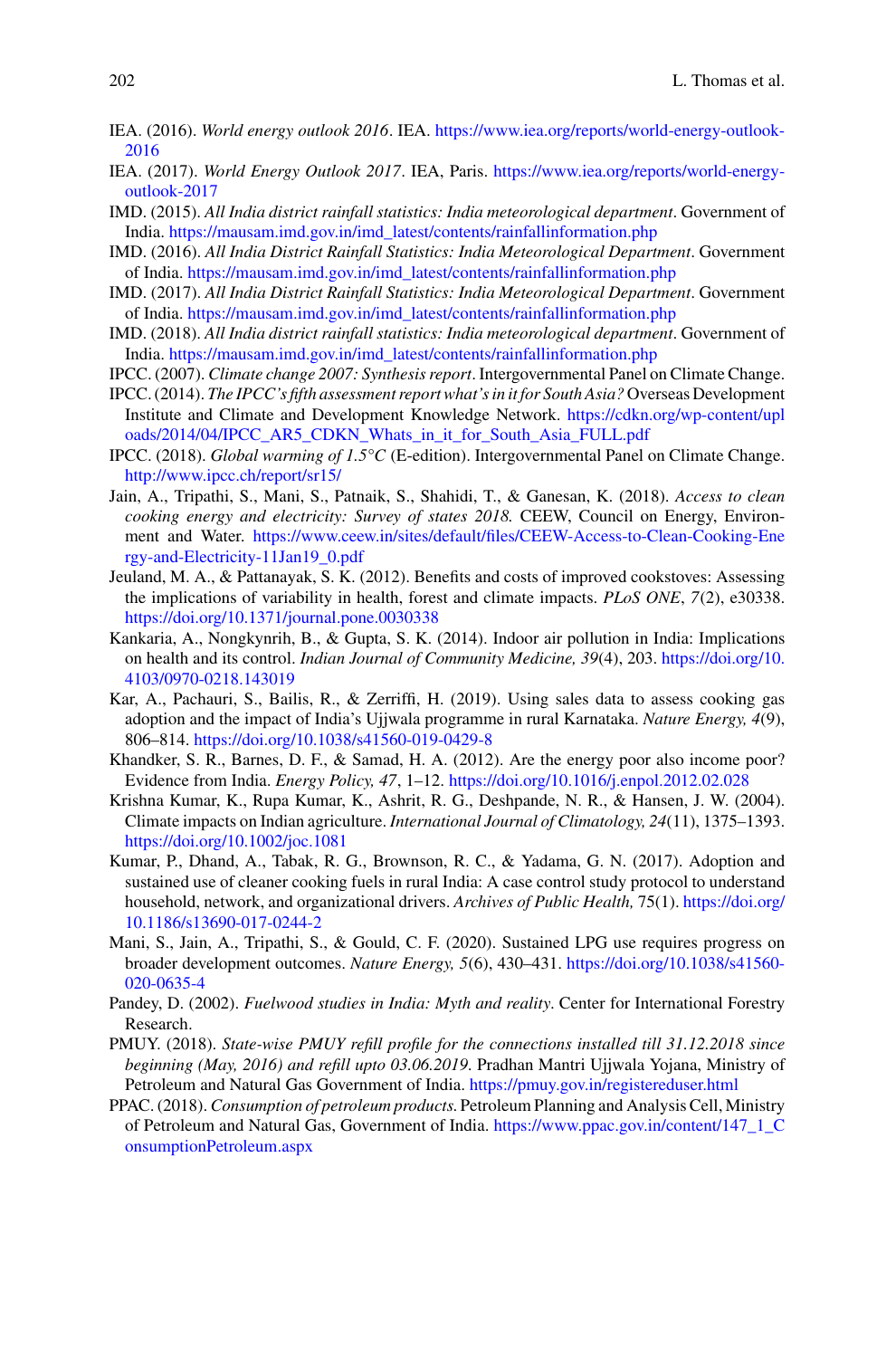- <span id="page-12-7"></span>PPAC. (2019). *Energizing and empowering India: Annual report 2018–19*. Petroleum Planning and [Analysis Cell, Ministry of Petroleum and Natural Gas, Government of India.](http://petroleum.nic.in/sites/default/files/AR_2018-19.pdf) http://petroleum. nic.in/sites/default/files/AR\_2018-19.pdf
- <span id="page-12-1"></span>Rosenthal, J., Quinn, A., Grieshop, A. P., Pillarisetti, A., & Glass, R. I. (2018). Clean cooking and the SDGs: Integrated analytical approaches to guide energy interventions for health and environment goals. *[Energy for Sustainable Development, 42](https://doi.org/10.1016/j.esd.2017.11.003)*, 152–159. https://doi.org/10.1016/ j.esd.2017.11.003
- <span id="page-12-6"></span>Sankhyayan, P., & Dasgupta, S. (2019). 'Availability' and/or 'affordability': What matters in household energy access in India? *Energy Policy, 131*, 131–143. [https://doi.org/10.1016/j.enpol.2019.](https://doi.org/10.1016/j.enpol.2019.04.019) 04.019
- <span id="page-12-10"></span>Sen, A. (2000). *Development as freedom*. Anchor Books.
- <span id="page-12-5"></span>Shammin, M. R., & Haque, A. K. E. (2022). Small-scale solar solutions for energy resilience in Bangladesh. In A. K. E. Haque, P. Mukhopadhyay, M. Nepal, & M. R. Shammin (Eds.), *Climate change and community resilience: Insights from South Asia* (pp. 205–224). Springer.
- <span id="page-12-8"></span>Singh, D., Pachauri, S., & Zerriffi, H. (2017). Environmental payoffs of LPG cooking in India. *Environmental Research Letters*, *12*(11), 115003. <https://doi.org/10.1088/1748-9326/aa909d>
- <span id="page-12-3"></span>Smith, K. R. (2000). National burden of disease in India from indoor air pollution. *Proceedings [of the National Academy of Sciences, 97](https://doi.org/10.1073/pnas.97.24.13286)*(24), 13286–13293. https://doi.org/10.1073/pnas.97.24. 13286
- <span id="page-12-4"></span>Smith, K. R., & Sagar, A. (2014). Making the clean available: Escaping India's Chulha trap. *Energy Policy, 75*, 410–414. <https://doi.org/10.1016/j.enpol.2014.09.024>
- <span id="page-12-0"></span>UNFCCC. (2018). *INDC—Submissions*. United Nations. http://www4.unfccc.int/Submissions/ [INDC/Submission%20Pages/submissions.aspx](http://www4.unfccc.int/Submissions/INDC/Submission%2520Pages/submissions.aspx)
- <span id="page-12-9"></span>University Of East Anglia Climatic Research Unit (CRU), Harris, I. C., & Jones, P. D. (2019). *CRU TS4.03: Climatic research unit (CRU) time-series (TS) version 4.03 of high-resolution gridded data of month-by-month variation in climate (Jan. 1901–Dec. 2018)* [Application/xml]. Centre for Environmental Data Analysis (CEDA). [https://doi.org/10.5285/10D3E3640F004C5784034](https://doi.org/10.5285/10D3E3640F004C578403419AAC167D82) 19AAC167D82
- <span id="page-12-2"></span>Van Leeuwen, R., Evans, A., & Hyseni, B. (2017). *Increasing the use of liquefied petroleum gas in cooking in developing countries* (World Bank Other Operational Studies No. 26569). The World Bank. <https://econpapers.repec.org/paper/wbkwboper/26569.htm>
- <span id="page-12-12"></span>Vidanage, S. P., Kotagama, H. B., & Dunusinghe, P. M. (2022). Sri Lanka's small tank cascade systems: Building agricultural resilience in the Dry Zone. In A. K. E. Haque, P. Mukhopadhyay, M. Nepal, & M. R. Shammin (Eds.), *Climate change and community resilience: Insights from South Asia* (pp. 225–235). Springer.
- <span id="page-12-11"></span>Walker, M. (2005). Amartya Sen's capability approach and education. *Educational Action Research, 13*(1), 103–110. <https://doi.org/10.1080/09650790500200279>